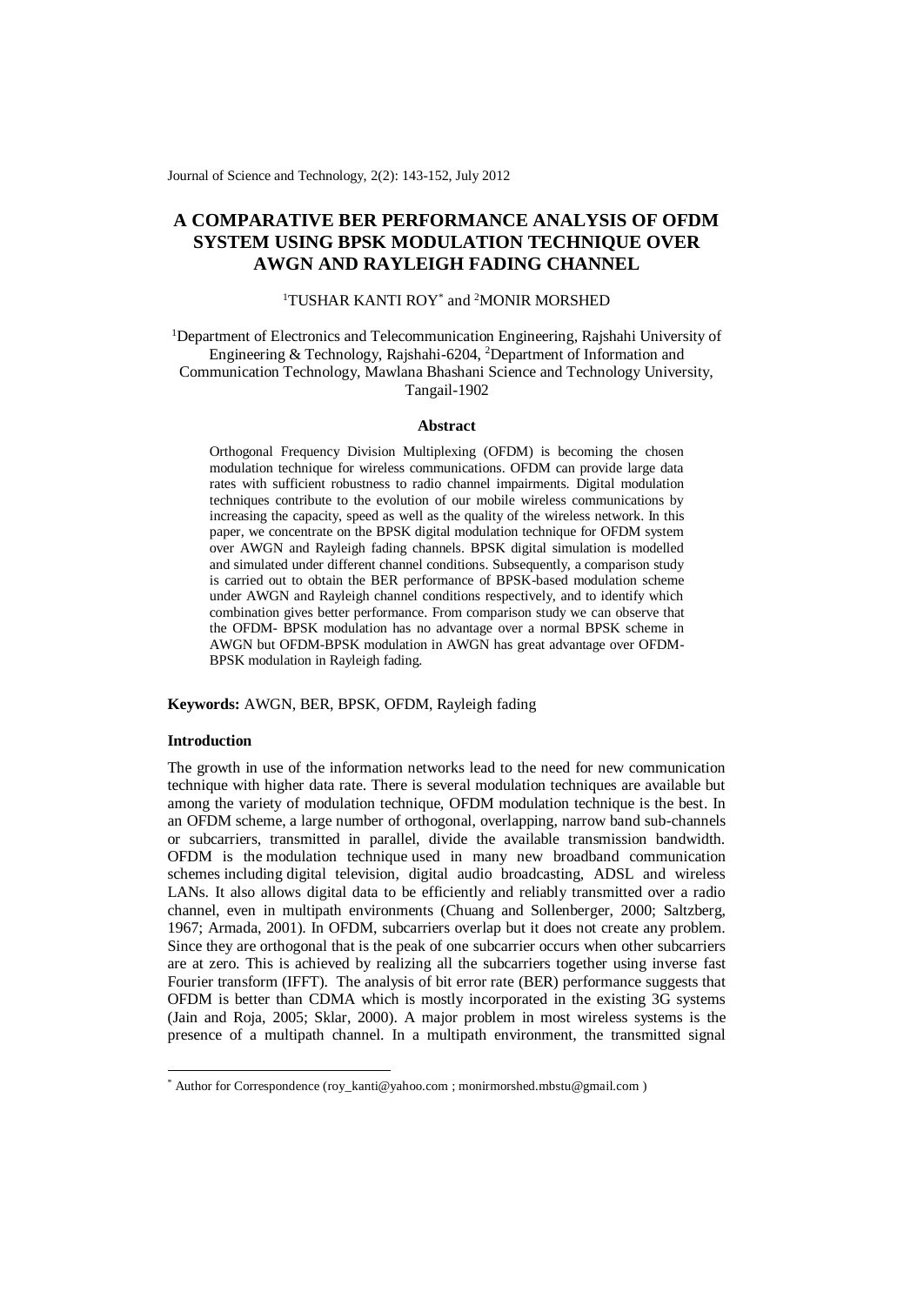reflects off of several objectives. As a result, multiple delayed versions of the transmitted signal arrive at the receiver. The multiple versions of the signal cause the received signal to be distorted. Many wired systems also have a similar problem where reflections occur due to impedance mismatches in the transmission line. A multipath channel will cause two problems for an OFDM system. The first problem is inter-symbol interference (ISI). This problem occurs when the received OFDM symbol is distorted by the previously transmitted OFDM symbol. The effect is similar to the inter-symbol interference that occurs in a single-carrier system. However, in such systems, the interference is typically due to several other symbols instead of just the previous symbol; the symbol period in single carrier systems is typically much shorter than the time span of the channel , whereas the typical OFDM symbol period is much longer than the time span of the channel. The second problem is unique to multicarrier systems and is called intra-symbol interference. It is the result of interference amongst a given OFDM symbol's own subcarriers. An Adaptive modulation and coding technique to overcome inter-symbol interference (ISI) and analyse the performance of BER is proposed in (Salih and Suliman, 2011). Comparative BER performance of digital modulation techniques under multipath fading is addressed in (Jain and Roja, 2005), in which the performance of the OFDM is tested for M-PSK and M-QAM using MATLAB.

The performance of different modulation schemes for OFDM based WLAN standard IEEE 802.11a is proposed in (Kumar and Sharma).The concept of OFDM is quite simple but the practicality of implementing it has many complexities. A single stream of data is split into parallel streams each of which is coded and modulated on to a subcarrier, a term commonly used in OFDM systems. Thus the high bit rates seen before on a single carrier is reduced to lower bit rates on the subcarrier. It is easy to see that ISI will therefore be reduced dramatically.

Throughout this paper we present the BER performance comparison results over AWGN and Rayleigh fading channel using the digital modulation technique BPSK for OFDM in IEEE802.11a standard so as to obtain the most efficient modulation combination that will give us better performance. Therefore, the purpose of this paper is to implement and find the efficient modulation combination among the normal BPSK and OFDM-BPSK in AWGN and OFDM-BPSK in Rayleigh fading that performs better in the wireless channels and that are mostly multipath.

The rest of this paper is organized as follows. Section II briefly introduces the OFDM system model, in which we describe OFDM transmit signal and received signal mathematical equations. In this section we also describe the relationship between  $E_s/N_0$ and  $E_b/N_0$  for OFDM system as well as cyclic prefix of OFDM. In Section III we describe the Rayleigh fading channel along with cyclic prefix for OFDM system. Section IV describes the detail of BPSK modulation technique. Section V discusses simulation results. Finally, the paper is concluded in Section VI.

#### **System Modelling**

#### *OFDM Transceiver*

In this section we describe the OFDM transceiver system. Before transmitting information bit in AWGN or Rayleigh multipath fading channel through OFDM transmitter, we use BPSK modulation scheme which is shown in Fig.1. That is, the transmitter section converts digital data to be transmitted, into a mapping of subcarrier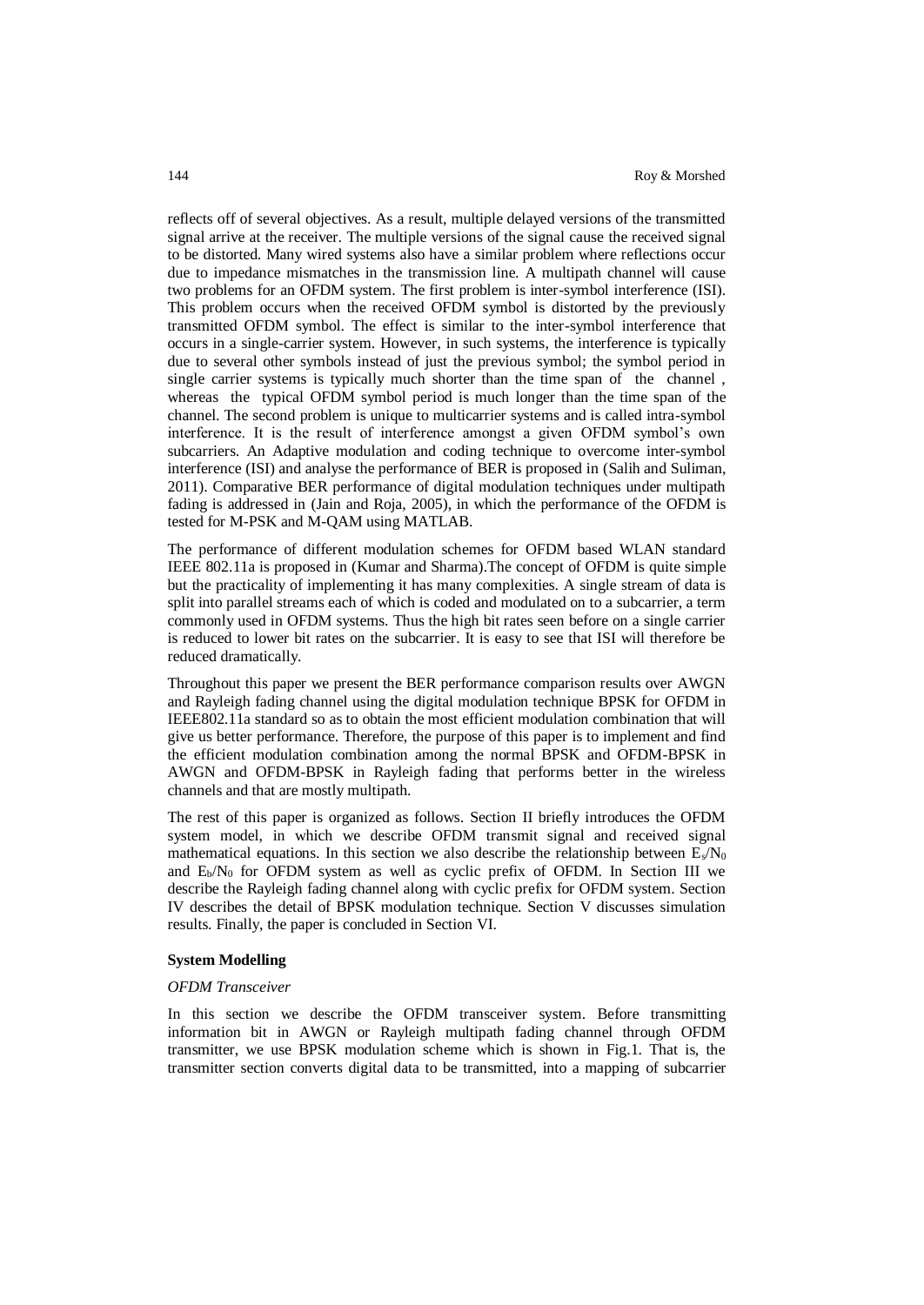amplitude and phase by using modulation techniques. Its then transforms the spectral representation of the data into the time domain using an inverse fast Fourier transform as it is much more computationally efficient and so is used in all practical systems (Hanzo *et al*, 2000; Weinstein and Ebert, 1971). The addition of a cyclic prefix to each symbol solves both ISI and ICI (Cai and Giannakis, 2002; Chen and Zhu, 2004). Digital data is then transmitted over the channel. After the time-domain signal passes through the channel it is broken back into the parallel symbols and the prefix is simply discarded. The receiver performs the reverse operation of the transmitter. The amplitude and phase of the subcarriers is then picked out and converted back to digital data.



Fig.1. Block diagram of a basic OFDM transceiver

In orthogonal frequency division multiplexing (OFDM), multiple sinusoidal with frequency separation  $1/T$  is used where T is the active symbol period. The information  $g_k$ to be sent on each subcarrier *k* is multiplied by the corresponding carrier  $g_k(t) = e^{\frac{j2\pi k}{T}}$  $\frac{7\pi}{T}$  and

the sum of such modulated sinusoidal form the transmit signal. Therefore, the sinusoidal used in OFDM can be defined as follows (Islam *et al*, 2011):

$$
g_k(t) = \frac{1}{\sqrt{T}} e^{\frac{j2\pi kt}{T}} w(t) \tag{1}
$$

Where k =0, 1, ... *N*-1 correspond to the frequency of the sinusoidal and  $w(t) = u(t) - u(t-T)$ is a regular window over *[0, T]*. Since OFDM uses multiple sinusoidal having frequency separation 1/T, therefore each sinusoidal is modulated by independent information. Mathematically we can write the transmit signal through the channel is,

$$
S(t) = \delta_0 g_0(t) + \delta_1 g_1(t) + ... + \delta_{N-1} g_{N-1}(t)
$$
  
= 
$$
\sum_{0}^{N-1} \delta_k g_k(t)
$$
  
= 
$$
\frac{1}{T} \sum_{0}^{N-1} \delta_k e^{\frac{j2\pi kt}{T}} w(t)
$$
 (2)

where,  $\delta_k$  is the  $k^{th}$  symbol in the message symbol sequence for *k* in [0, N-1], N is the number of carriers.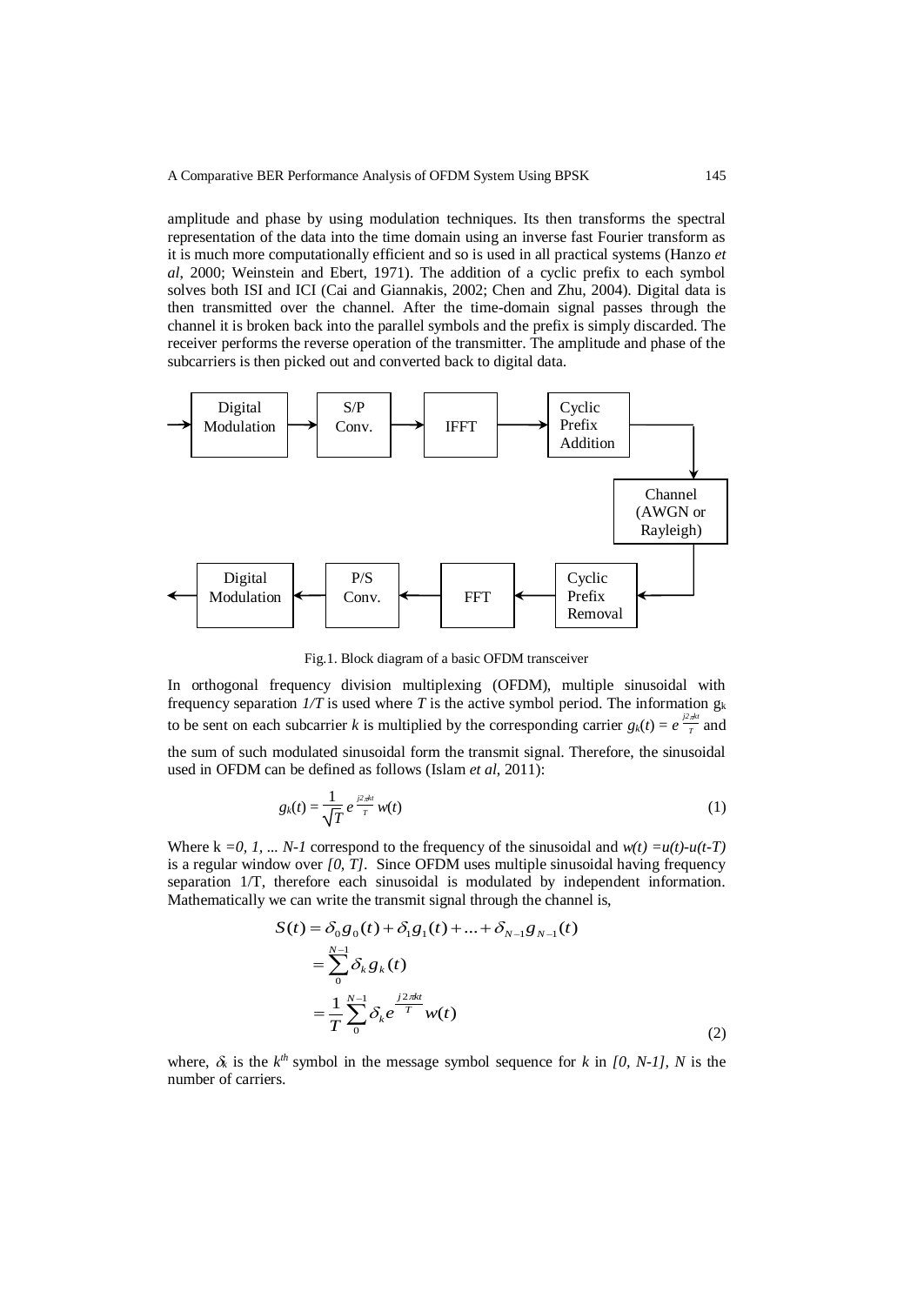(3)

In an OFDM receiver, we will multiply the received signal with a bank of corelator and integrate over the period  $T$ . Therefore, the information send on subscriber  $k$  is

$$
\frac{1}{T}\int_{T}^{T} s(t)e^{-\frac{j2\pi mt}{T}} = \begin{cases} g_k, m = k \\ 0, m \neq k \end{cases}
$$

where, *m* takes values from *0* to *k-1.* 

If we consider the AWGN channel then we can remove the frequency domain equalizer from the OFDM receiver (note: frequency domain equalizer will be helpful only if the channel introduces multipath fading). Since we consider the AWGN channel, the frequency domain equalizer block is removed from the above block diagram of the OFDM transceiver system.

#### **Relationship between Es/N<sup>0</sup> and Eb/N<sup>0</sup> for OFDM System**

This section presents the relationship between the relationship between  $E_s/N_0$  and  $E_b/N_0$ for OFDM system. In order to do a Monte Carlo simulation of an OFDM system, required amount of channel noise has to be generated that is representative of required Eb/N0. In MATLAB it is easier to generate a Gaussian noise with zero mean and unit variance. The generated zero-mean-unit-variance noise has to be scaled accordingly to represent the required  $E_b/N_0$  or  $E_s/N_0$ . Normally for a simple BPSK system, bit energy and symbol energy are same. So  $E_b/N_0$  and  $E_s/N_0$  are same for a BPSK system. But for an OFDM-BPSK system they are not the same. Because each OFDM symbol contains additional overhead both time domain and frequency domain. In time domain, the cyclic prefix is an additional overhead added to each OFDM symbol that is being transmitted. In the frequency domain, not all the subcarriers are utilized for transmitted the actual data bits, rather a few subcarriers are unused and are reserved as guard bands. The relationship between symbol energy and the bit energy is as follows [3]:

$$
\frac{E_s}{N_0} = \frac{E_b}{N_0} \left(\frac{n. DSC}{n.FFT}\right) \left(\frac{T_d}{T_d + T_{cp}}\right) \tag{4}
$$

If we express the above equation in dB then we can write

$$
\frac{E_s}{N_0}dB = \frac{E_b}{N_0}dB + 10\log_{10}(\frac{n.DSC}{n.FFT}) + 10\log_{10}(\frac{T_d}{T_d + T_{cp}})
$$
\n(5)

where  $T_d$  is the data symbol duration,  $T_{cp}$  is the cyclic prefix duration and *n.DSC* is the number of used subscriber in the OFDM system.

#### **Cyclic Prefix of OFDM**

Since orthogonality is important property for an OFDM system, so synchronization in frequency and time must be extremely good. Once it is lost we experience inter-carrier interference (ICI). This will introduce interference from one subcarrier to another. There is another reason for ICI in OFDM system. If we add the guard time with no transmission then it creates problems for IFFT and FFT, which results in ICI. A delayed version of one subcarrier can interfere with another subcarrier in the next symbol period. This can be avoided by extending the symbol into the guard period that precedes it, which is known as a cyclic prefix. It ensures that delayed symbols will have integer number of cycles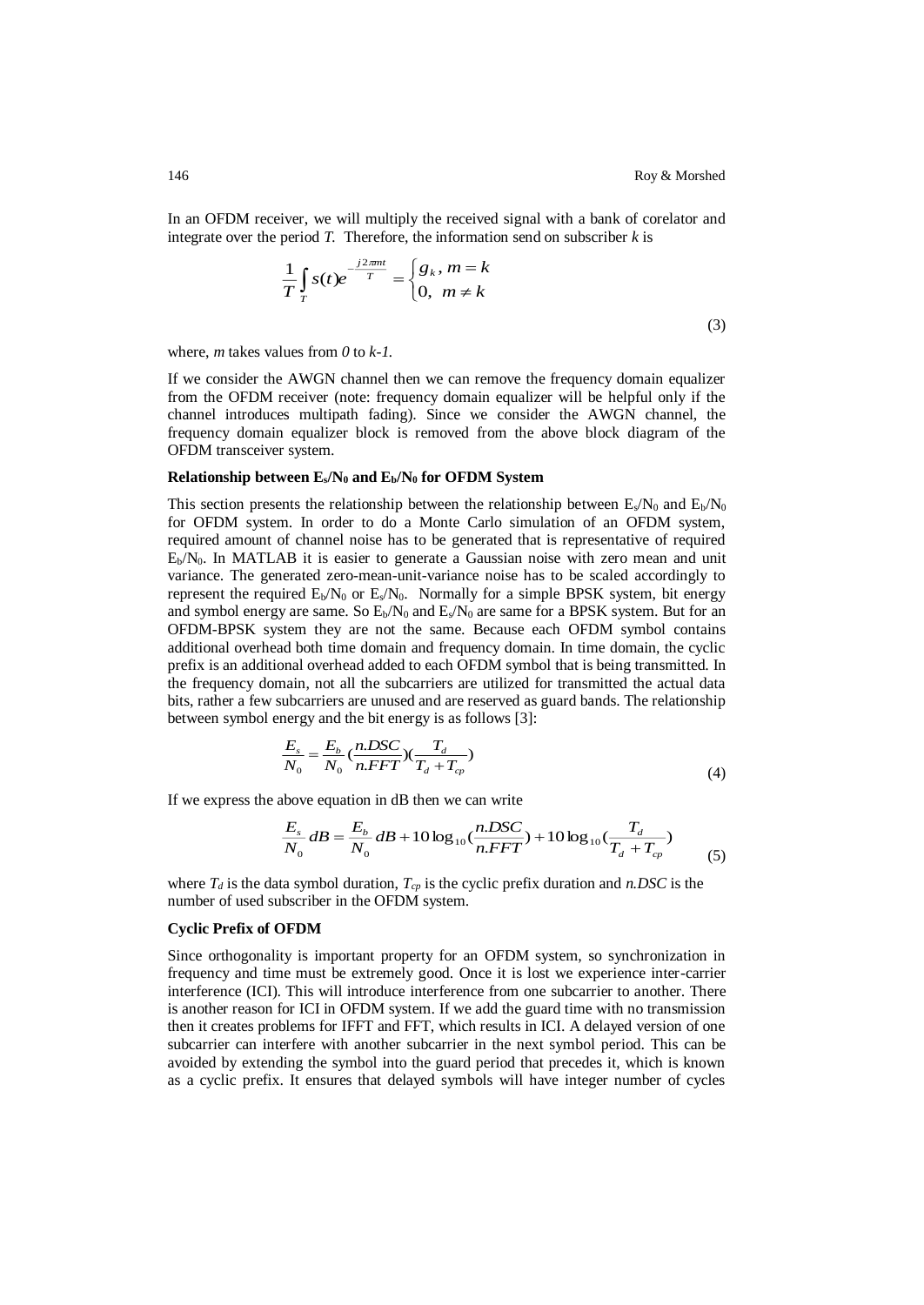within the FFT integration interval. This removes ICI so long as the delay spread is less than the guard period. It should be noted that FFT integration period excludes the guard period. In an OFDM transmission, we know that the transmission of cyclic prefix does not carry 'extra' information in additive white Gaussian noise (AWGN) channel. The signal energy is spread over time  $T_d + T_c$  whereas the bit energy is spread over the time  $T_d$ , i.e.,

$$
E_s(T_d + T_{cp}) = E_b T_d \tag{6}
$$

After simplifying we get the following equation,

$$
E_s = \frac{T_d}{(T_d + T_{cp})} E_b \tag{7}
$$

## **Rayleigh Multipath Channel Model**

When there are large numbers of paths, applying [Central Limit Theorem,](http://en.wikipedia.org/wiki/Central_limit_theorem) each path can be modelled as circularly symmetric complex Gaussian random variable with time as the variable. This model is called Rayleigh fading channel model. A circularly symmetric complex Gaussian random variable is of the form,

$$
Z = X + jY \tag{8}
$$

where real *X* and imaginary *Y* parts are zero mean independent and identically distributed Gaussian random variables. For a circularly symmetric complex random variable *Z*,

$$
E[Z] = E[e^{j\theta}Z] = e^{j\theta}E[Z]
$$
\n(9)

The statistics of a circularly symmetric complex Gaussian random variable is completely specified by the variance,

$$
\sigma^2 = E[Z^2] \tag{10}
$$

The magnitude |Z| which has a probability density,

$$
p(z) = \frac{z}{\sigma^2} e^{\frac{-z^2}{2\sigma^2}}, \quad z \ge 0
$$
\n(11)

It is called a Rayleigh random variable. This model, called Rayleigh fading channel model, is reasonable for an environment where there are large numbers of reflectors. The channel is modelled as n-tap channels with each the real and imaginary part of each tap being an independent Gaussian random variable. The impulse response is,

$$
h(t) = \frac{1}{\sqrt{n}} \left[ h_1(t - t_1) + h_2(t - t_2) + \dots + h_n(t - t_n) \right]
$$
\n(12)

Where

 $h_1(t-t_1)$  is the channel coefficient of the 1st tap,  $h_2(t-t_2)$  is the channel coefficient of the 2nd tap and so on.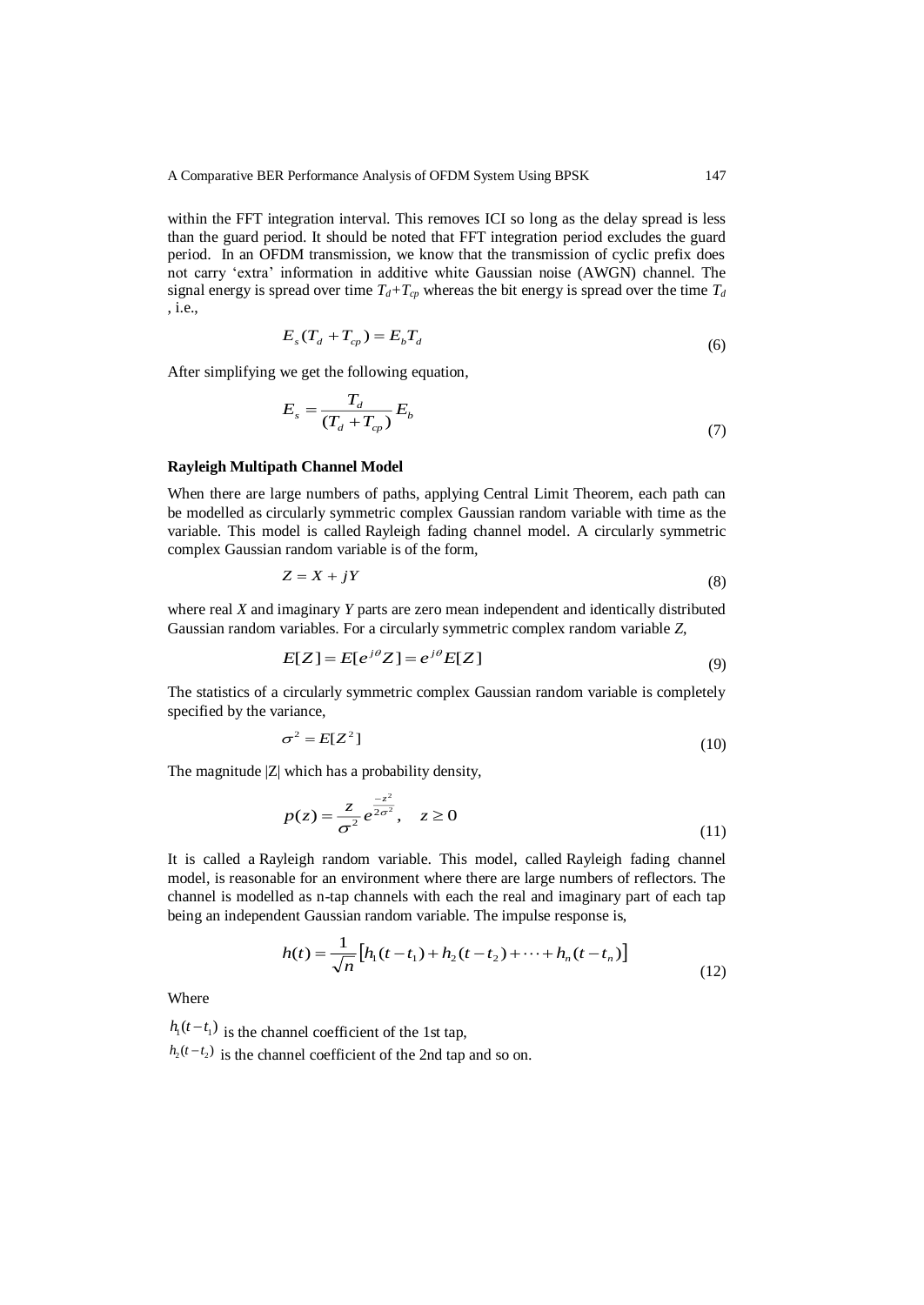The real and imaginary part of each tap is an independent Gaussian random variable with mean 0 and variance 1/2. The term  $\frac{1}{6}$  $\frac{1}{n}$  is for normalizing the average channel power over multiple channel realizations to 1.



Fig. 2. Impulse response of a multipath channel

#### **Cyclic Prefix in Rayleigh Fading Channel**

In this section we discuss the need for cyclic prefix for Rayleigh channel in OFDM transmission and how it plays the role of a buffer region where delayed information from the previous symbols can get stored. Further, since addition of sinusoidal with a delayed version of the sinusoidal does not change the frequency of the sinusoidal (affects only the amplitude and phase), the orthogonally across subcarriers is not lost even in presence of multipath. Since the defined cyclic prefix duration is 0.8us duration (16 samples at 20MHz), the Rayleigh channel is chosen to be of duration 0.5us (10 taps).

## **BPSK Modulation**

BPSK is the simplest form of PSK. It uses two phases which are separated by 180° and so can also be termed 2-PSK. For BPSK modulation the channel can be modelled as

$$
y = ax + n \tag{13}
$$

where  $y$  is the received signal at the input of the BPSK receiver,  $x$  is the modulated signal transmitted through the channel , *a* is a channel amplitude scaling factor for the transmitted signal usually 1 and *n* is the AWGN random variable with zero mean and variance  $\sigma^2$ . For AWGN the noise variance in terms of noise power spectral density (N<sub>0</sub>) is given by,

$$
\sigma^2 = \frac{N_0}{2} \tag{14}
$$

The theoretical BER for BPSK modulation scheme over an AWGN channel is given by

$$
P_b = \frac{1}{2} \operatorname{erfc} \left( \sqrt{\frac{E_b}{N_0}} \right) \tag{15}
$$

For BPSK modulation schemes the symbol energy is given by

$$
E_s = R_c E_b \tag{16}
$$

where  $E_s$  =Symbol energy per modulated bit (x),  $R_c$  is the code rate of the system if a coding scheme is used. In our case since no coding scheme is used  $R_c = 1$ .  $E_b$  is the Energy per information bit. Assuming Es=1 for BPSK (Symbol energy normalized to 1)  $E_b/N_0$  can be represented as (using above equations),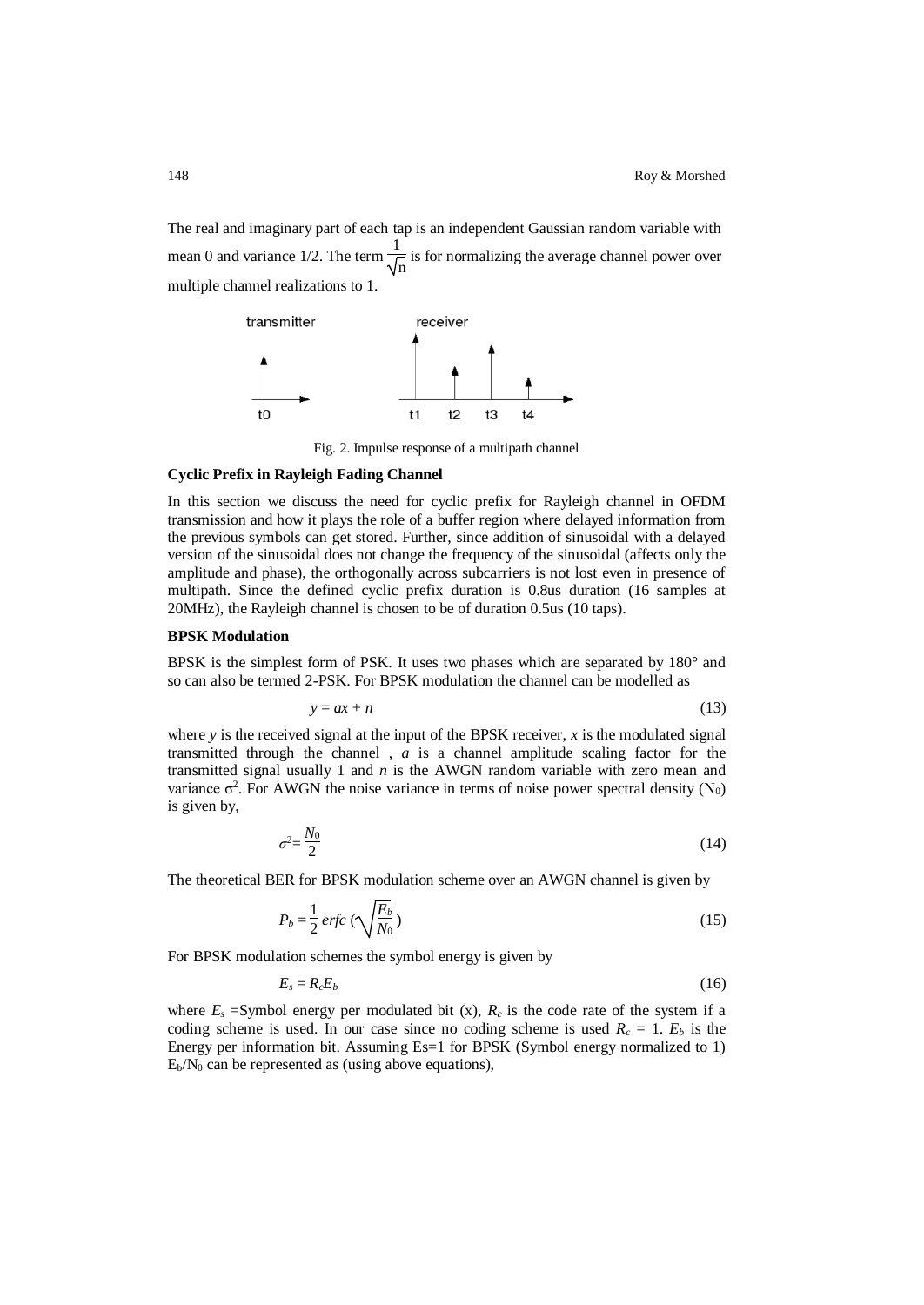A Comparative BER Performance Analysis of OFDM System Using BPSK 149

$$
\frac{E_b}{N_0} = \frac{E_s}{R_c N_0} \tag{17}
$$

From the above equation the noise variance for the given  $E_b/N_0$  can be calculated as

$$
\sigma^2 = (2R_c \frac{E_b}{N_0})^{-1}
$$
 (18)

For the channel model random function in MATLAB is used to generate the noise term. This function generates noise with unit variance and zero mean. In order to generate a noise with sigma σ for the given Eb/N0 ratio, use the above equation, find σ, multiply the 'random' generated noise with this sigma, add this final noise term with the transmitted signal to get the received signal. Now, the BER for BPSK in a Rayleigh fading channel is defined as

$$
P_b = \frac{1}{2} \left(1 - \sqrt{\frac{E_b}{E_b / N_0} \right)}
$$
\n(19)

Since there is only one bit per symbol that is why the BER for BPSK both in AWGN and Rayleigh fading channel is also defined only intern of the symbol error rate.

## **Simulation results**

In this section we represent the BER performance of BPSK digital modulation with OFDM technique over AWGN and Rayleigh fading channels, respectively. The performance of BER of BPSK modulation has been investigated by means of a computer simulation using MATLAB. Both AWGN and Rayleigh fading based OFDM systems are implemented using MATLAB programming and the graphical results found show the bit error rate probabilities for both of the systems. The results presented show the BER performance as a function of the energy per bit to noise ratio. The OFDM technique MATLAB simulations are based on 802.11a specifications that shown in table 1.

| <b>Parameter</b>                     | Value                                        |
|--------------------------------------|----------------------------------------------|
| FFT size. nFFT                       | 64                                           |
| Number of used subcarriers. nDSC     | 52                                           |
| FFT Sampling frequency               | 20MHz                                        |
| Subcarrier spacing                   | 312.5kHz                                     |
| Used subcarrier index                | $\{-26 \text{ to } -1, +1 \text{ to } +26\}$ |
| Cyclic prefix duration, $T_{cp}$     | 0.8us                                        |
| Data symbol duration, T <sub>d</sub> | 3.2us                                        |

**Table 1. Simulation parameters**

The BER performance of an OFDM system with BPSK modulation over AWGN channel and  $N = 64$  is shown in Fig.3. From this figure we can observe that the theoretical and simulated results of BPSK modulation over AWGN channel are the same. Hence this result is correct.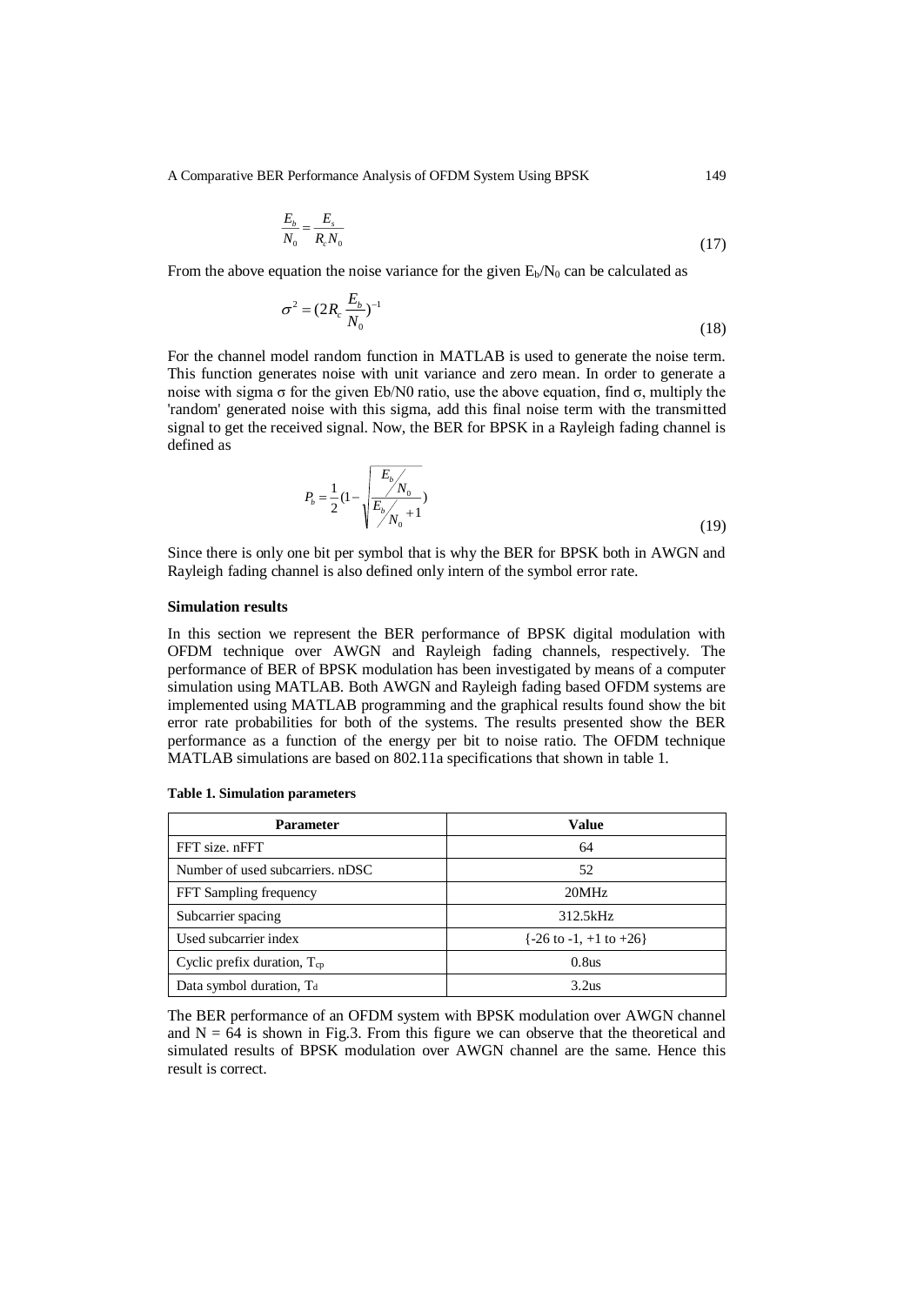

Fig. 3. BER Vs  $E_b/N_0$  for OFDM with BPSK modulation over AWGN channel

Fig.4 shows the BER performance of normal BPSK modulation over AWGN channel. It can be seen that the BER performance of normal BPSK modulation is almost same with the BPSK using OFDM over AWGN channel. From comparison study we can observe that the OFDM-BPSK modulation has no specific advantage over a normal BPSK scheme in AWGN.



Fig. 4. BER Vs E<sub>b</sub>/N<sub>0</sub> for normal BPSK modulation over AWGN channel

Fig. 5 shows the BER performance of an OFDM system having  $N=64$  and BPSK modulation scheme over frequency flat Rayleigh multipath fading and AWGN channels, where the number of taps are used  $10$  in calculating the theoretical BER value. As can be seen, the numbers of taps do not introduce much deviation to the real performance given by simulation results. Comparing the theoretical BER for Rayleigh equation, it is identical with the simulation result.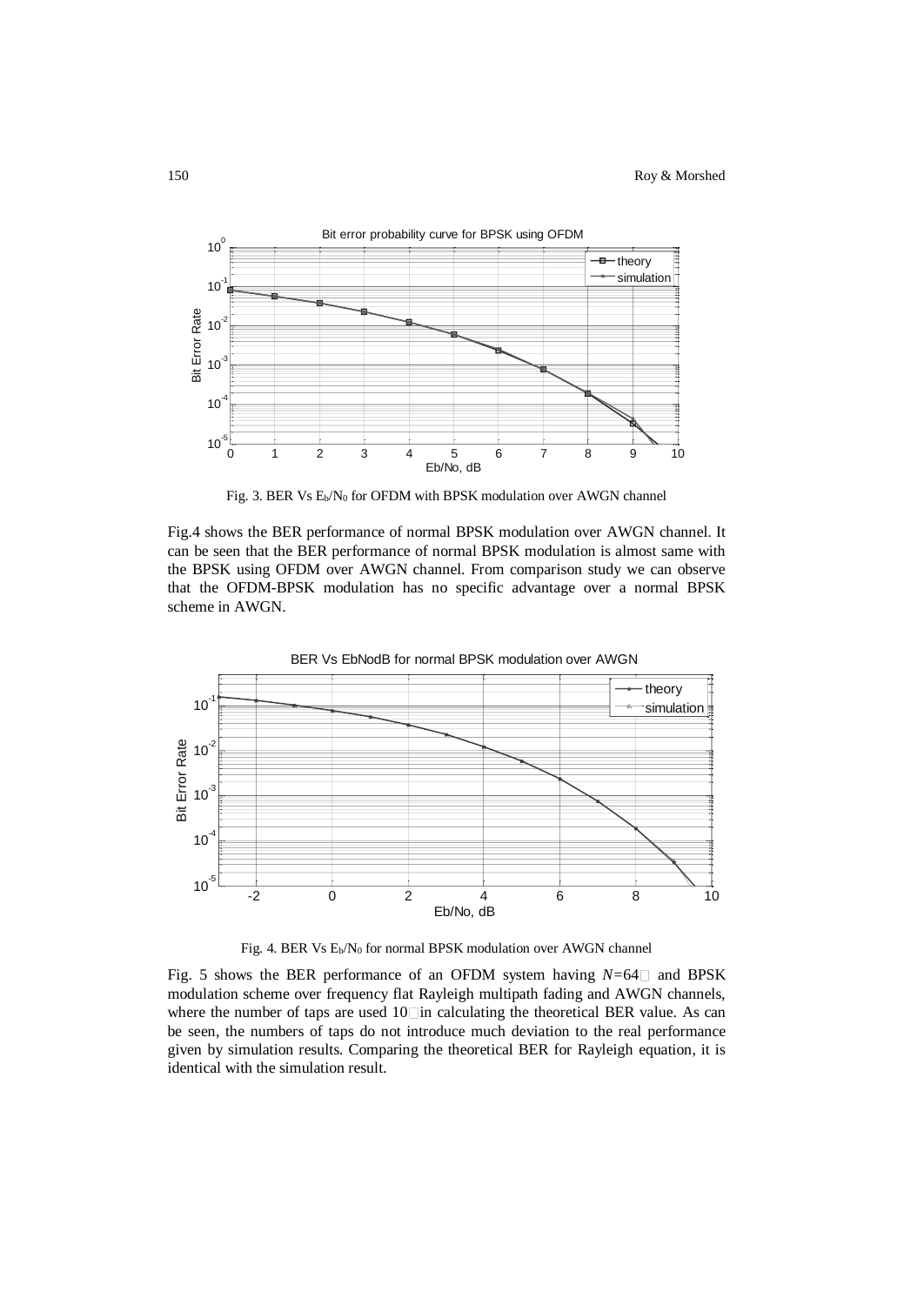

Fig. 5. BER Vs E<sub>b</sub>/N<sub>0</sub> for OFDM using BPSK modulation over Rayleigh and AWGN channels

As seen in Fig. 3, 4 and 5, it is found that as the energy per bit to noise ratio increases in any system, a decrement in bit error rate is encountered. Also, AWGN based system performs better in terms of bit error rate probability as compared to Rayleigh fading based system for any value of  $E_b/N_0$  in all two channel scenarios.

## **Conclusion**

This paper compares the performance of Fourier transform based OFDM system in terms of bit error rate probability for different channels scenarios. From the performed simulations in the Additive White Gaussian Noise (AWGN) channel, it is found that OFDM- BPSK modulation has no advantage over a normal BPSK scheme. But is found that both OFDM-BPSK and normal BPSK having small bit error rate probability than that of the Rayleigh fading based BPSK system. The purpose of this paper is to implement and find the efficient modulation combination that performs better in the wireless channels that are mostly multipath. The paper compares the performance of the systems using binary phase shift keying whereas the future work may include the implementation of other modulation schemes and different channel scenarios for performance evaluation of any OFDM based system.

#### **References**

- Armada A.G. (2001). Understanding the Effects of Phase Noise in OFDM, IEEE Transaction on Broadcasting, vol. 47, no.2.
- Chuang J. and Sollenberger N. Beyond (2000).3G: Wideband wireless data access based on OFDM and dynamic packet assignment," IEEE Communications Mag., vol. 38, pp. 78– 87.
- Cai X. and Giannakis G. B. (2002). Low-complexity ICI suppression for OFDM over time- and frequency-selective Rayleigh fading channels, in Proc. Asilomar Conf. Signals, Systems and Computers.
- Chen Shaoping and Zhu Cuitao (2004). ICI and ISI Analysis and Mitigation for OFDM Systems with Insufficient Cyclic Prefix in Time-Varying Channels" IEEE Transactions on Consumer Electronics, vol. 50, no. 1.